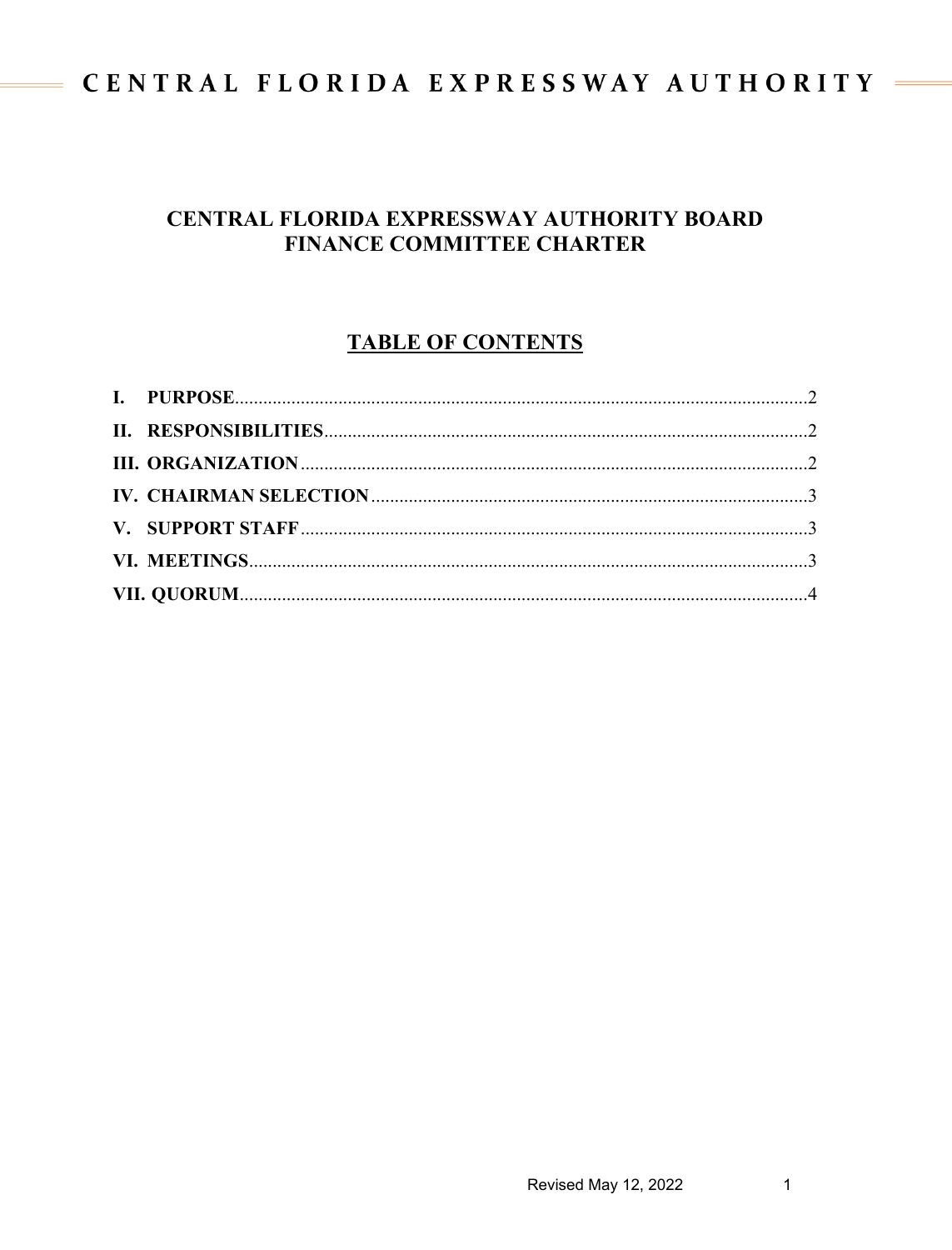# **CENTRAL FLORIDA EXPRESSWAY AUTHORITY BOARD FINANCE COMMITTEE CHARTER**

### <span id="page-1-0"></span>**I. PURPOSE**

The Finance Committee's primary function is to assist the CFX Board in fulfilling its responsibilities by making financial and budgetary recommendations .

#### <span id="page-1-1"></span>**II. RESPONSIBILITIES**

The Finance Committee is responsible for evaluating and providing recommendations to the Executive Director, Chief Financial Officer and the CFX Board regarding capital budgeting, debt structure and issuance, liquidity, credit management, financial forecasting and interest rate risk management.

### <span id="page-1-2"></span>**III. ORGANIZATION**

The Finance Committee shall be composed of the following voting members:

- 1. Orange County staff member or citizen representative appointed by the Orange County Commission or in accordance with Orange County's policies providing for appointments to other governmental agencies;
- 2. City of Orlando staff member or citizen representative appointed by the City of Orlando Commission or in accordance with the City of Orlando's policies providing for appointments to other governmental agencies;
- 3. Lake County staff member or citizen representative appointed by Lake County Commission or in accordance with Lake County's policies providing for appointments to other governmental agencies;
- 4. Osceola County staff member or citizen representative appointed by the Osceola County Commission or in accordance with Osceola County's policies providing for appointments to other governmental agencies;
- 5. Seminole County staff member or citizen representative appointed by the Seminole County Commission or in accordance with Seminole County's policies providing for appointments to other governmental agencies;
- 6. Brevard County staff member or citizen representative appointed by the Brevard County Commission or in accordance with Brevard County's policies providing for appointments to other governmental agencies; and
- 7. Up to three (3) citizen representatives appointed by the CFX governing Board after receiving nominations submitted by the gubernatorial Board appointees. The term for such appointments shall be for two years commencing upon appointment which term may be renewed. One nomination per gubernatorial appointee is allowed, but it shall not be mandatory that nominations be made.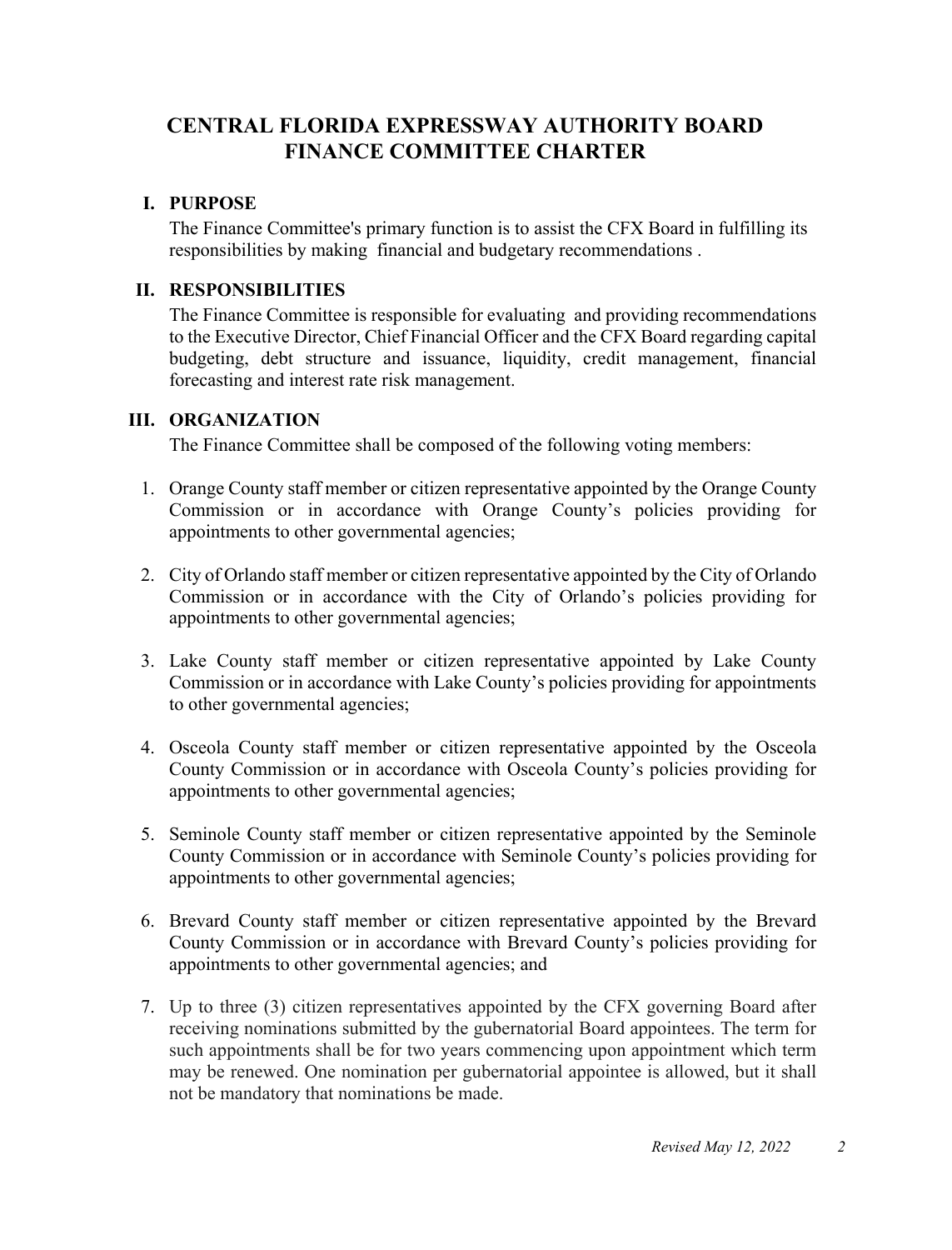Committee member appointments may not be delegated. The Committee members will serve at the pleasure of their respective jurisdictions. County and City appointments may include contract personnel currently providing services to the appointing entity. Notwithstanding the two-year term, the citizen representatives shall serve at the pleasure of the CFX Board.

Committee members should have financial management expertise in governmental accounting and experience in public finance.

#### <span id="page-2-0"></span>**IV. CHAIRMAN SELECTION**

The Finance Committee will be chaired on an annual, rotating basis beginning September 1, 2017, in the following order:

- a.) Lake County Representative
- b.) One of the Citizen Representatives
- c.) Orange County Representative
- d.) Brevard County Representative
- e.) Seminole County Representative
- f.) City of Orlando Representative
- g.) Osceola County Representative

The Finance Committee Chair shall serve as the Board Liaison and may be requested to attend CFX Board meetings.

In the event there is no available representative from the entity assigned to serve the role of Chairman, the next scheduled representative shall serve a one-year term with regular order of succession to resume thereafter.

### <span id="page-2-1"></span>**V. SUPPORT STAFF**

The Central Florida Expressway Authority Chief Financial Officer or a designee determined by the Executive Director shall serve as an advisor to the Committee and may retain independent consultants to assist in the conduct of CFX responsibilities, subject to CFX's procurement policy and budget.

#### <span id="page-2-2"></span>**VI. MEETINGS**

The Finance Committee shall meet as required to review financial and budgetary matters and provide guidance to CFX staff and consultants. Meetings may be called by the Executive Director or Chief Financial Officer. Public notice shall be provided in accordance with state law.

An agenda will be prepared by the Executive Director and the Chief Financial Officer and provided in advance to members, along with appropriate briefing materials.

Committee recommendations shall be submitted to the Board for approval. Final committee meeting minutes shall be submitted to the Board.